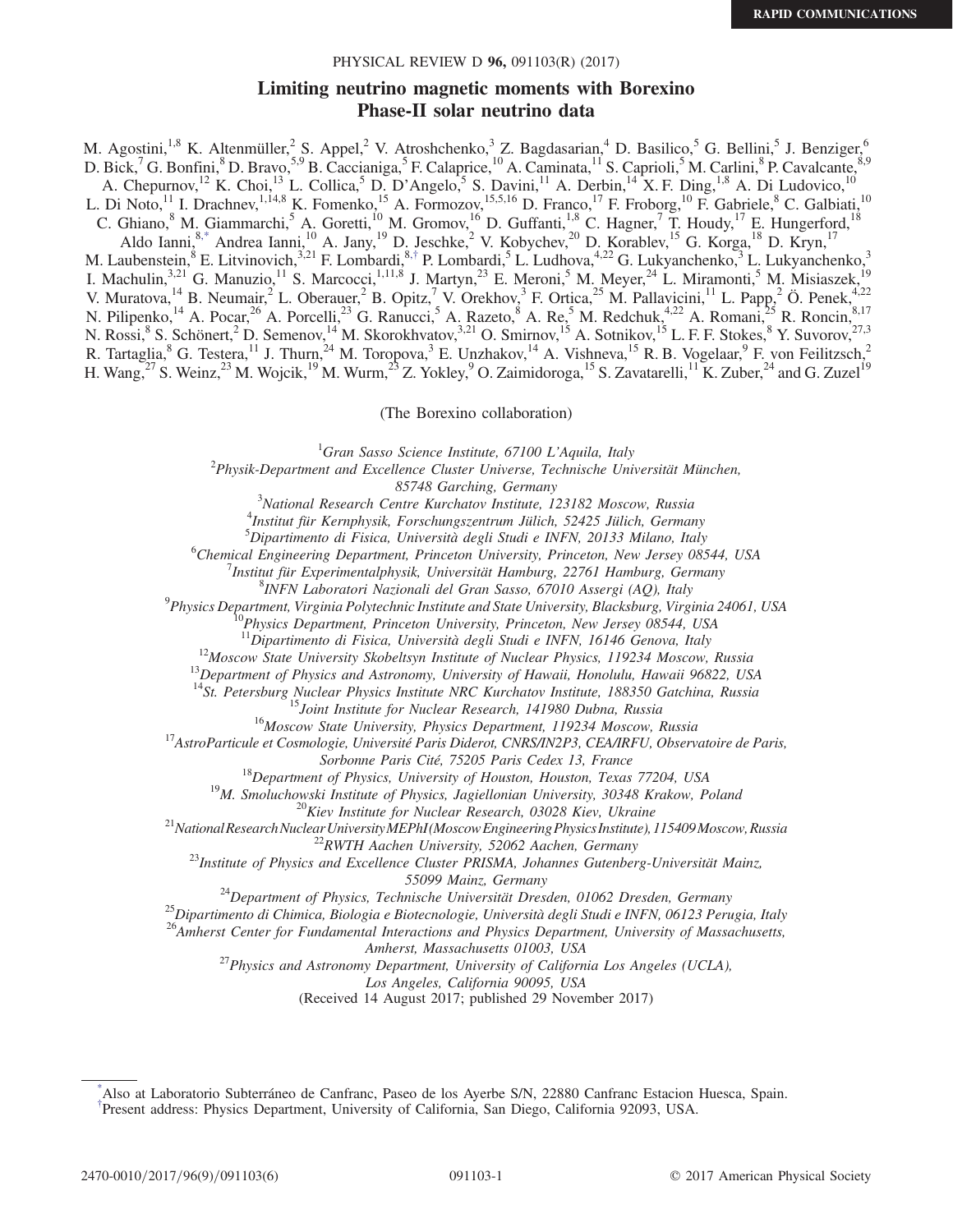A search for the solar neutrino effective magnetic moment has been performed using data from 1291.5 days exposure during the second phase of the Borexino experiment. No significant deviations from the expected shape of the electron recoil spectrum from solar neutrinos have been found, and a new upper limit on the effective neutrino magnetic moment of  $\mu_{\nu}^{\text{eff}} < 2.8 \times 10^{-11} \mu_B$  at 90% C.L. has been set using constraints on the sum of the solar neutrino fluxes implied by the radiochemical gallium experiments. Using the limit for the effective neutrino moment, new limits for the magnetic moments of the neutrino flavor states, and for the elements of the neutrino magnetic moments matrix for Dirac and Majorana neutrinos, are derived.

DOI: [10.1103/PhysRevD.96.091103](https://doi.org/10.1103/PhysRevD.96.091103)

#### I. INTRODUCTION

Neutrinos produced in the Sun are a unique source of information with regards to their physical properties. Besides the study of well-established neutrino oscillations they can also be used to look for an anomalous magnetic moment and other electromagnetic properties of neutrinos [\[1](#page-5-0)–6]. The neutrino magnetic moment in the standard electroweak theory (SM), when extended to include neutrino mass, is proportional to the neutrino mass  $[7-12]$  $[7-12]$ ,

$$
\mu_{\nu} = \frac{3m_e G_F}{4\pi^2 \sqrt{2}} m_{\nu} \mu_B \approx 3.2 \times 10^{-19} \left(\frac{m_{\nu}}{1 \text{ eV}}\right) \mu_B, \quad (1)
$$

where  $\mu_B = \frac{eh}{4\pi m_e}$  is the Bohr magneton,  $m_e$  is the electron mass, and  $G_F$  is the Fermi coupling constant. The known upper limit on the neutrino masses  $m_{\nu}$  leads to  $\mu_{\nu}$  less than  $10^{-18}\mu_B$ , which is roughly 8 orders of magnitude lower than existing experimental limits. The most stringent laboratory bounds on  $\mu_{\nu}$  are obtained by studying  $(\nu, e)$ elastic scattering of solar neutrinos and reactor antineutrinos. The Super-Kamiokande Collaboration achieved a limit of  $3.6 \times 10^{-10}$   $\mu_B$  (90% C.L.) by fitting day/night solar neutrino spectra above 5 MeV. With additional information from other solar neutrino and KamLAND experiments a limit of  $1.1 \times 10^{-10}$   $\mu_B$  (90% C.L.) was obtained [\[13\].](#page-5-2) The Borexino collaboration reported the best current limit on the effective magnetic moment of  $5.4 \times 10^{-11}$   $\mu_B$  (90% C.L.) using the electron recoil spectrum from <sup>7</sup>Be solar neutrinos [\[14\]](#page-5-3).

The best limit from reactor antineutrinos is  $2.9 \times 10^{-11}$  $\mu_B$  (90% C.L.) [\[15\]](#page-5-4). More stringent limits on the neutrino magnetic moment of up to  $\sim 10^{-12} \mu_B$  come from astrophysical observations [\[16,17\]](#page-5-5). The complete historical record of searching for the neutrino magnetic moment can be found in [\[18\].](#page-5-6)

Though experimental bounds on  $\mu_{\nu}$  are far from the value predicted by the extended SM, in more general models, for example with right-handed bosons or with an extended sector of scalar particles, the magnetic moment can be proportional to the mass of charged leptons and can have values close to the experimental limits reported. In more general models the proportionality between the neutrino mass and its magnetic moment does not hold.

In this paper, we report results of a search for neutrino magnetic moments using data collected during the Borexino Phase-II campaign. The Borexino detector is located in the Gran Sasso National Laboratory, Italy. Borexino detects solar neutrinos via the elastic scattering off electrons. The recoil electrons are detected via scintillation light, which carries the energy and position information. The mass of the scintillator  $(PC + PPO)$  is 278 tons. Events are selected within a fiducial volume  $(FV)$  corresponding to approximately  $1/4$  of the scintillator volume in order to provide an "active shield" against external backgrounds. Detailed descriptions of the detector can be found in [\[19,20\].](#page-5-7)

In the SM, the scattering of a neutrino with a nonzero magnetic moment is determined by both a weak interaction and a single-photon exchange term. The latter changes the helicity of the final neutrino state. This means that the amplitudes of the weak and electromagnetic scattering do not interfere, at least at the level of  $\sim m_{\nu}/E_{\nu}$ , and the total cross section is the sum of the two.

Neutrino mixing means that the coupling of the neutrino mass eigenstates i and j to an electromagnetic field is characterized by a  $3 \times 3$  matrix of the magnetic (and electric) dipole moments  $\mu_{ij}$ . For Majorana neutrinos the matrix  $\mu_{ij}$  is antisymmetric and only transition moments are allowed, while for Dirac neutrinos  $\mu_{ij}$  is a general  $3 \times 3$ matrix. The electromagnetic contribution to the  $\nu$ –e scattering cross section is proportional to the square of the effective magnetic moment  $\mu_{\text{eff}}$ ,

<span id="page-1-0"></span>
$$
\frac{d\sigma_{\rm EM}}{dT_e}(T_e, E_\nu) = \pi r_0^2 \mu_{\rm eff}^2 \left(\frac{1}{T_e} - \frac{1}{E_\nu}\right),\tag{2}
$$

where  $\mu_{\text{eff}}$  is measured in  $\mu_B$  units and depends on the components of the neutrino moments matrix  $\mu_{ij}$ ,  $T_e$  is electron recoil energy, and  $r_0 = 2.818 \times 10^{-13}$  cm is the classical electron radius.

The energy dependence for the magnetic and weak scattering cross sections differs significantly; for  $T_e \ll E_\nu$ their ratio is proportional to  $1/T_e$  and the sensitivity of the experiment to the magnetic moment strongly depends on the threshold of detection. This makes the low-energy threshold of Borexino suitable for a neutrino magnetic moment search.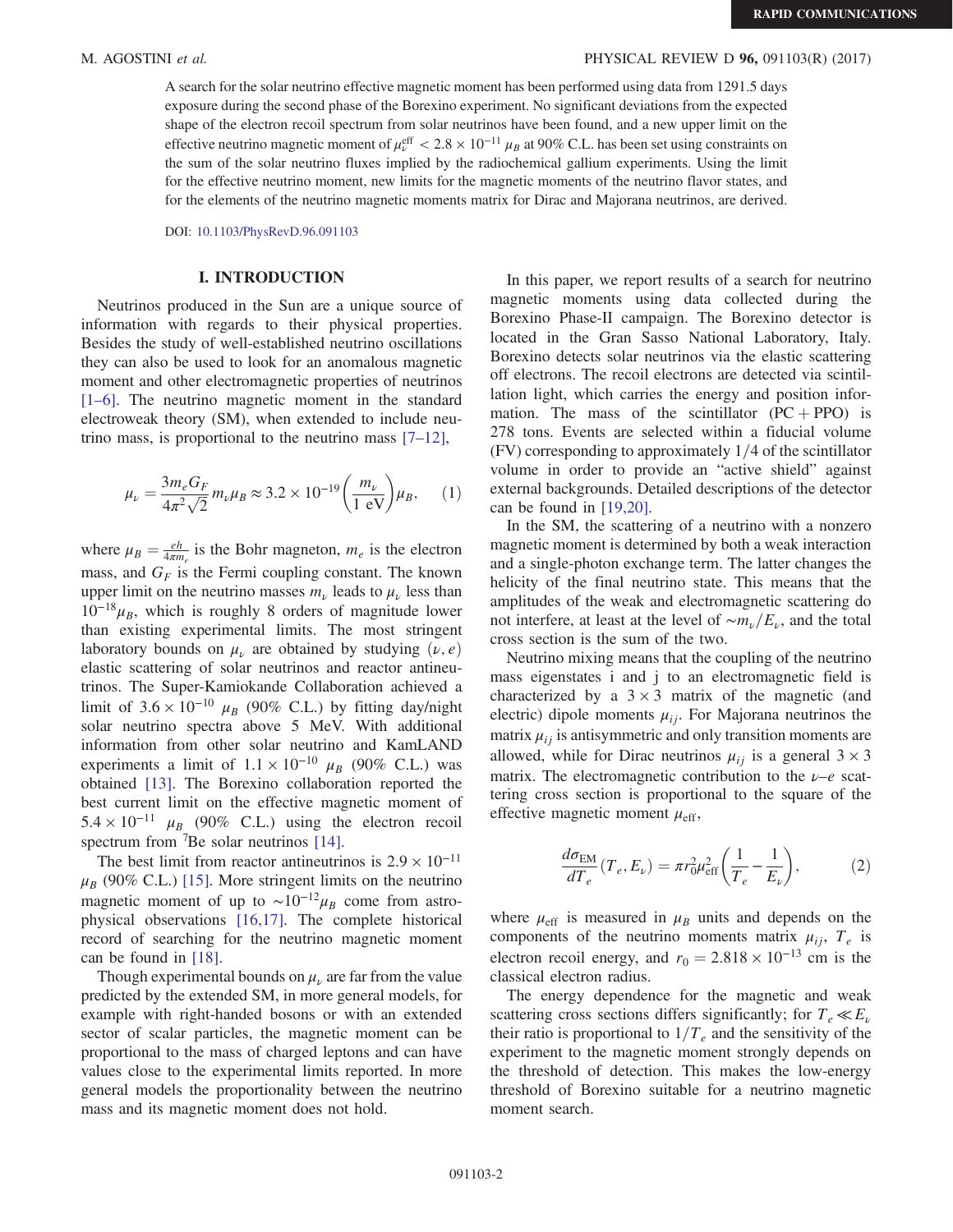### LIMITING NEUTRINO MAGNETIC MOMENTS WITH ... PHYSICAL REVIEW D **96,** 091103(R) (2017)

# II. DATA SELECTION AND ANALYSIS

The data used for the analysis were collected from December 14, 2011 to May 21, 2016 with a live-time of 1291.5 days. Events were selected following the procedure optimized for the new solar neutrino analysis [\[21\]:](#page-5-8) all events within 2 ms of any muon were rejected, while a dead time of 300 ms was applied after muons crossing the inner detector; decays due to radon daughters occurring before <sup>214</sup>Bi-<sup>214</sup>Po delayed coincidences are vetoed; events must be reconstructed within the FV defined by the following conditions:  $R \leq 3.021$  m and  $|Z| \leq 1.67$  m where R is the reconstructed distance to the detector center and Z is the reconstructed vertical coordinate. The cuts reduce the livetime to 1270.6 days, and the total FV exposure corresponds to  $263.7$  tonne  $\cdot$  y.

The model function fitted to the data has been restricted to the same components used in the solar neutrino analysis of the second phase (see [\[21\]](#page-5-8)), namely <sup>14</sup>C, <sup>85</sup>Kr, <sup>210</sup>Bi β-decay shapes, the  $β$ <sup>+</sup> spectrum of the cosmogenic <sup>11</sup>C, the monoenergetic  $\alpha$  peak from <sup>210</sup>Po decays,  $\gamma$ -rays from external sources and the electron recoil spectra from <sup>7</sup>Be, pp, pep and the CNO cycle neutrinos. Other backgrounds and solar neutrino components have a negligible impact on the total spectrum. Compared to previous solar neutrino analyses [\(\[14,22](#page-5-3)–24]) an extended energy region was used, including both  $pp$  and <sup>7</sup>Be neutrino contributions in the same fit. In addition, the upper limit of the fit is set above the  $11C$  end point, which helps to constrain the resolution behavior at the high end of the energy spectrum [\[21\].](#page-5-8)

The analytical model used to describe the data is an improved version of the one described in [\[24\]](#page-5-9) with the goal of enlarging the fitting energy range. The principal changes concern the nonlinearities of the energy scale and the addition of a resolution parameter to describe the low-energy region. The former parameter was first used in the  $p p$ -neutrino flux analysis [\[25\].](#page-5-10) The energy estimator  $N_p$  used is the number of photomultiplier tubes (PMTs) triggered in each event (window of 230 ns) the same as in [\[25\]](#page-5-10) but normalized to 2000 PMTs. This is different from the earlier  $p p$  neutrino analysis (408 days of data) where non-normalized energy variables were used; normalization is needed in order to compensate for significant degradation of resolution for non-normalized variables during the longer period.

In order to correct for the nonstatistical fluctuations in the data arising from rebinning an intrinsically integer variable  $N_p$  a correction at each bin was applied, calculated on the basis of the known number of functioning PMTs at each moment. The model is discussed in [\[21\];](#page-5-8) more details will be presented in a devoted paper [\[26\].](#page-5-11)

The analytical model function has in total 15 free parameters. The free parameter describing the energy scale is the light yield; two free parameters are used for resolution. Other parameters describe the rates of dominant backgrounds, namely <sup>14</sup>C (constrained to the value determined by analyzing

an independent sample of  $^{14}C$  events selected with low threshold, see [\[25\]](#page-5-10) for more detail),  ${}^{85}$ Kr,  ${}^{210}$ Bi,  ${}^{11}$ C,  ${}^{210}$ Po peak, and external backgrounds [responses from the <sup>208</sup>Tl and <sup>214</sup>Bi γ-rays modeled with Monte Carlo method (MC)]. The  $pp$  and <sup>7</sup>Be interaction rates represent the solar neutrino parameters. The remaining free parameters describe the position and width of the <sup>210</sup>Po  $\alpha$ -peak, and the starting point of the <sup>11</sup>C  $\beta^+$ -spectrum (corresponding to two annihilation gammas of 511 keV) as independent calibration does not provide the necessary precision to have them fixed or constrained.

The  $pep$  and  ${}^{8}B$  solar neutrino contributions were kept fixed according to the standard solar model (SSM) predictions and the uncertainty of the prediction contributed to the systematics as described in Sec. [III](#page-3-0). The minor contribution from external  $^{40}$ K γ-rays was fixed too.

Other parameters of the model are tuned either using MC modeling or independent measurements and calibrations; for details see [\[21,26,27\].](#page-5-8) They correspond to parameters describing the energy scale nonlinearities: the ionization quenching parameter, the contribution of the Cherenkov radiation, the geometric correction to the energy scale, the effective fraction of the single electron response under the threshold, and an additional parameter in the resolution description (quadratic with respect to the energy estimator). Special care is taken to describe the pileup events. The same approach is adopted as the one developed for the  $p$ . neutrino analysis [\[25\]](#page-5-10), where the synthetic pileup is constructed by overlapping real events with randomly sampled data of the same time length.

The <sup>210</sup>Bi background and the CNO neutrino spectra are strongly anticorrelated as they have similar spectral shapes. Their sum is constrained by the total number of events in the region between the <sup>7</sup> Be Compton-like shoulder and the  $11C$  $11C$  spectrum (see Fig. 1), which is mostly free from other backgrounds. As the CNO contribution is masked by the larger <sup>210</sup>Bi rate, the CNO neutrino rate is fixed to the  $SSM + MSW$  prediction without considering electromagnetic contribution. We used both high and low metallicity variants of the SSM; the difference in results was included in the systematics. The electromagnetic term did not affect the fit results with respect to the CNO contribution as it was absorbed by the <sup>210</sup>Bi component.

The likelihood profile as a function of  $\mu_{\nu}^{\text{eff}}$  is obtained from the fit with the addition of the electromagnetic component for <sup>7</sup>Be and *pp* neutrinos keeping  $\mu_v^{\text{eff}}$  fixed at each point. The electromagnetic contribution from all other solar neutrino fluxes is negligible and is not considered in the fit. Including the electromagnetic component described by  $(2)$  in the *pp*-neutrino cross section leads to a decrease of the pp-neutrino flux in the fit, compensating for the increase in the total cross section. Another important correlation arises from the presence of <sup>85</sup>Kr in the fitting function. An increase in the  $\overline{P}$ Be rate due to the electromagnetic interactions is compensated for by a decrease in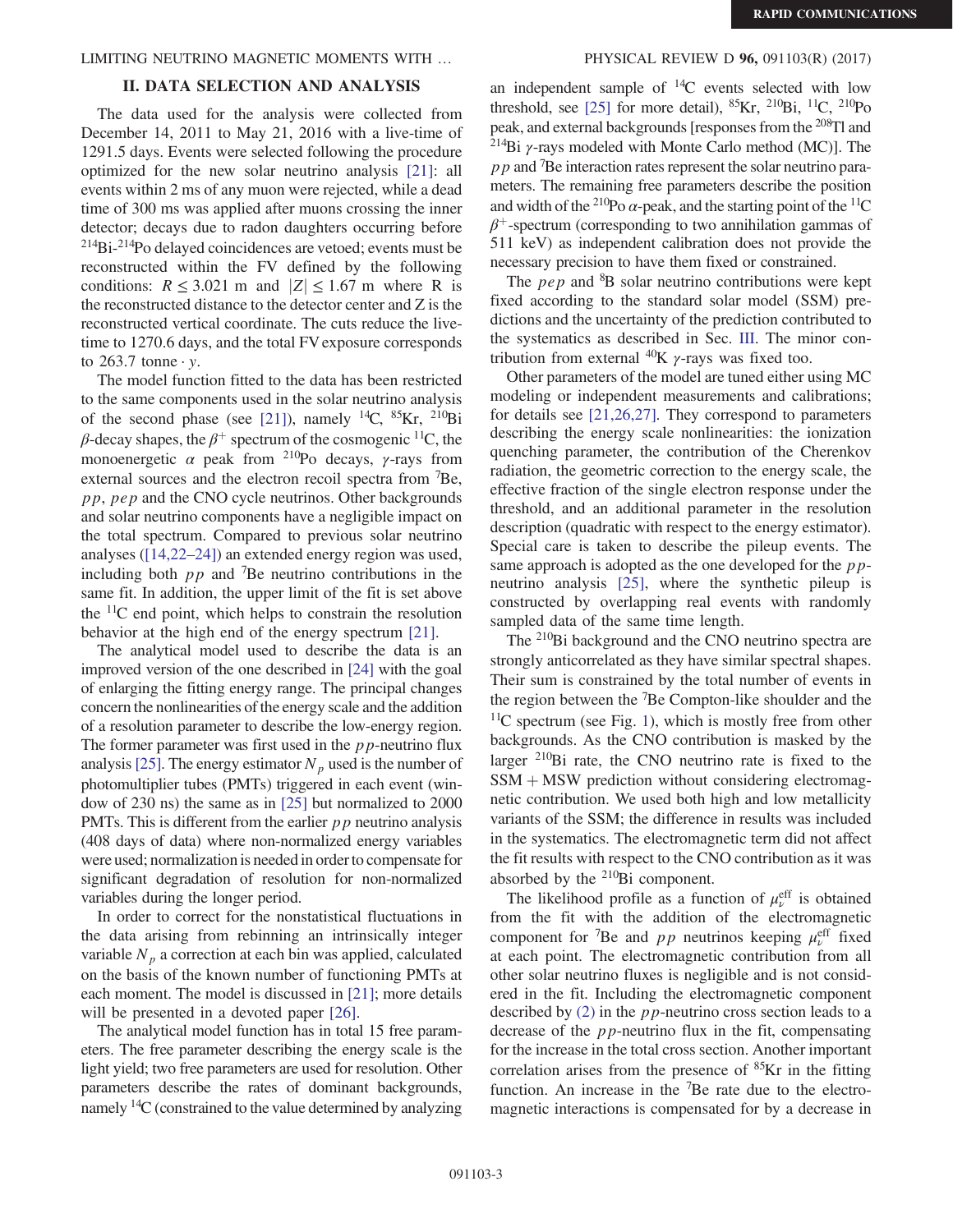<span id="page-3-1"></span>

FIG. 1. Spectral fit with the neutrino effective moment fixed at  $\mu_v^{\text{eff}} = 2.8 \times 10^{-11} \mu_B$  (note the scale is double logarithmic to underline the contributions at lower energies). The fitting curves for  $\mu_{\nu}^{\text{eff}} = 2.8 \times 10^{-11} \mu_B$  and  $\mu_{\nu}^{\text{eff}} = 0$  are visually indistinguishable.

the <sup>85</sup>Kr counting rate. These two correlations in the fit decrease the overall sensitivity to the magnetic moment. The contribution from  ${}^{85}$ Kr could be constrained from an independent measurement using a delayed coincidence, but the combination of a very low branching ratio of 0.4%, low tagging efficiency ( $\sim$ 18%), and a relatively low <sup>85</sup>Kr rate lead to very low statistics in the coincidence branch [\[21\]](#page-5-8). As a result, constraining  ${}^{85}$ Kr does not improve the sensitivity. On the other hand, the correlation between the magnetic moment and the  $pp$ -neutrino flux can be constrained by applying the results from radiochemical experiments, which are independent of the electromagnetic properties of neutrinos, to the sum of the neutrino fluxes detected in Borexino.

The radiochemical constraints are based on the results from [\[28\].](#page-5-12) The measured neutrino signal in gallium experiments expressed in solar neutrino units (SNU) is

$$
R = \sum_{i} R_i^{Ga} = \sum_{i} \Phi_i \int_{E_{th}}^{\infty} s_i^{\odot}(E) P_{ee}(E) \sigma(E) dE
$$
  
= 
$$
\sum_{i} \Phi_i \langle \sigma_i^{\odot} \rangle = 66.1 \pm 3.1 \text{SNU},
$$
 (3)

where R is the total neutrino rate,  $R_i$  is the contribution of the ith solar neutrino flux to the total rate,  $\Phi_i$  is the neutrino flux from ith reaction,  $s_i^{\odot}(E)$  is the shape of the corresponding neutrino spectrum in the Sun,  $P_{ee}(E)$  is the electron neutrino survival probability for neutrinos with energy E, and  $\sigma(E)$  is the total cross section of the neutrino interaction with Ga which has a threshold of  $E_{th} = 233$  keV.

<span id="page-3-2"></span>If applied to Borexino the radiochemical constraint takes the form

# M. AGOSTINI et al. PHYSICAL REVIEW D 96, 091103(R) (2017)

$$
\sum_{i} \frac{R_i^{Brx}}{R_i^{SSM}} R_i^{Ga} = (66.1 \pm 3.1 \pm \delta_R \pm \delta_{FV}) \text{SNU} \quad (4)
$$

where the expected gallium rates  $R_i^{Ga}$  are estimated using new survival probabilities of  $P_{ee}$  based on values from [\[18\]](#page-5-6) (therefore giving a new estimate for  $\langle \sigma_i^{\odot} \rangle$ ),  $\frac{R_i^{Brx}}{R_i^{SSM}}$  is the ratio of the corresponding Borexino measured rate to its SSM prediction within the MSW/LMA oscillation scenario. We used the same SSM predictions for Borexino and the gallium experiments to avoid rescaling the gallium expected rates. The total deviation from the measured value should naturally include the additional theoretical error  $\delta_R \simeq 4\%$  from the uncertainty in estimating the single rates contributing to the gallium experiments, and the uncertainty of the Borexino FV selection  $\delta_{FV} \simeq 1\%$ .

Applying the radiochemical constraint [\(4\)](#page-3-2) to the fit as an additional penalty term, the analysis of the likelihood profile gives a limit of  $\mu_{\nu}^{\text{eff}} < 2.6 \times 10^{-11} \mu_B$  at 90% C.L. for the effective magnetic moment of neutrinos using the standard fit conditions (230 ns time window energy variable, synthetic pileup, high metallicity SSM). Without radiochemical constraints the limit is weaker  $\mu_{\nu}^{\text{eff}} < 4.0 \times 10^{-11} \mu_B$  at 90% C.L. and is not used in the present analysis. An example of the spectral fit is presented in Fig. [1](#page-3-1).

#### III. SYSTEMATICS STUDY

<span id="page-3-0"></span>The systematics have been checked following the approach developed for other Borexino data analyses [\[25,29\]](#page-5-10). The main contributions to the systematics comes from the difference in results depending on the choice of energy estimator and the approach used for the pileup modeling. The energy estimators used in the analysis are the number of PMTs triggered within a time window of 230 and 400 ns. The pileup can be reproduced by either convolving the model spectra with the data acquired from the random trigger in the corresponding time window or by constructing a synthetic spectral component as described in [\[25\]](#page-5-10). Since the *pep*- and CNO-neutrino rates are fixed to the SSM predictions, the different rates corresponding to high/low metallicity models are also accounted for in the systematics. Further study included varying the fixed parameters within their expected errors.

The resulting likelihood profile is the weighted sum of the individual profiles of each fit configuration. Initially, the same weights are used for the pileup and SSM choice, assuming equal probabilities for all four possibilities. Further weights are assigned proportionally to the maximum likelihood of each profile, therefore taking into account the quality of the realization of the model with a given set of parameters. Accounting for the systematic uncertainties the limit on the effective neutrino magnetic moment reduces to  $\mu_{\nu}^{\rm eff} < 2.8 \times 10^{-11} \mu_B$  at 90% C.L. The corresponding likelihood profile is shown in Fig. [2](#page-4-0).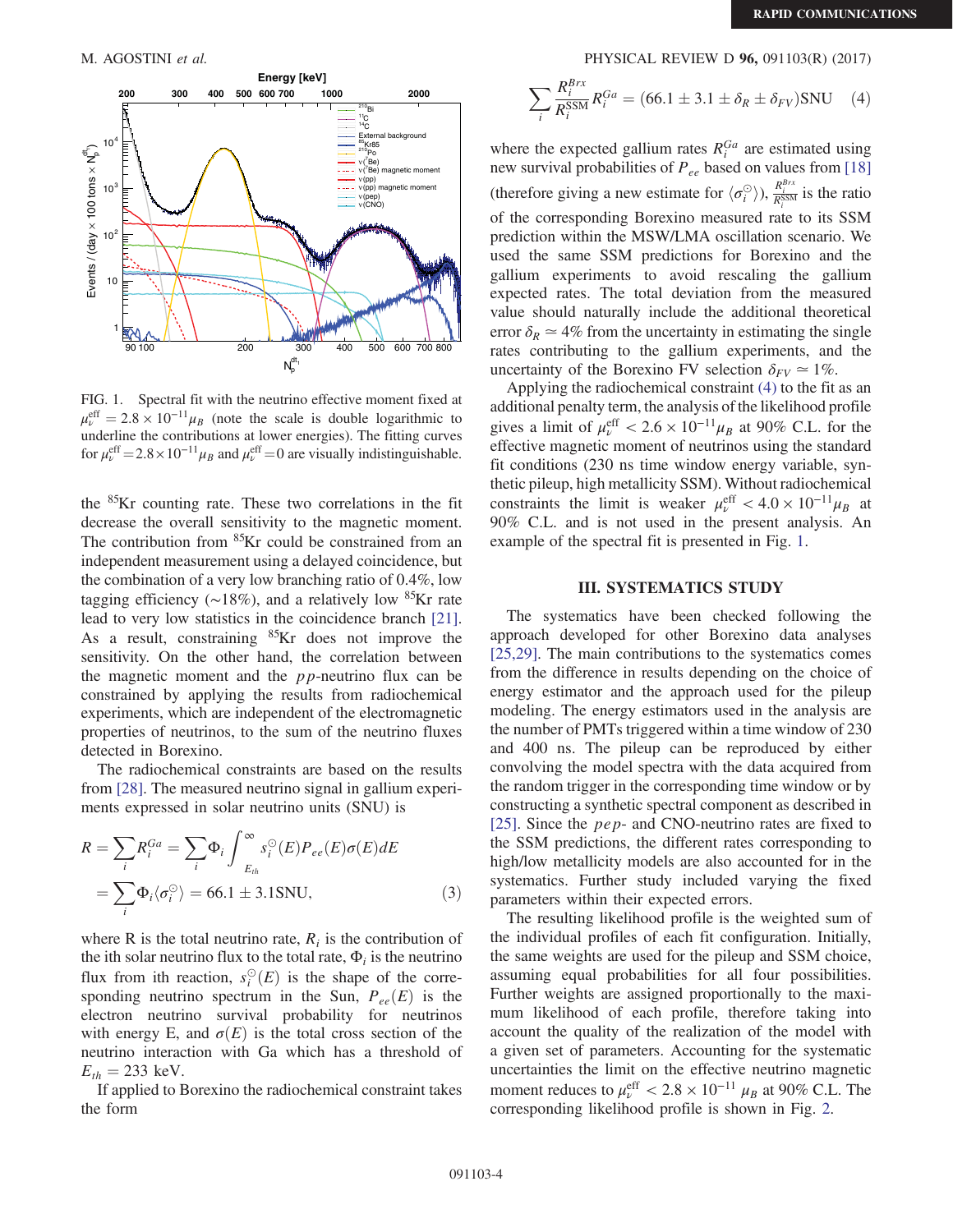LIMITING NEUTRINO MAGNETIC MOMENTS WITH … PHYSICAL REVIEW D 96, 091103(R) (2017)

<span id="page-4-0"></span>

FIG. 2. Resulting weighted likelihood profile used to estimate the limit on the neutrino magnetic moment. The profile does not follow the Gaussian distribution as it is flatter initially and goes to 0 faster than the normal distribution. The limit corresponds to 90% of the total area under the curve. Note that unphysical values of  $\mu_{\nu}^{\text{eff}} < 0$  are not considered.

# IV. MASS EIGENSTATES BASIS

Since neutrinos are a mixture of mass eigenstates the effective magnetic moment for neutrino-electron scattering is

$$
\mu_{\text{eff}}^2 = \sum_j \left| \sum_k \mu_{kj} A_k(E_\nu, L) \right|^2, \tag{5}
$$

where  $\mu_{ik}$  is an element of the neutrino electromagnetic moments matrix and  $A_k(E_\nu, L)$  is the amplitude of the k-mass state at the point of scattering [\[30\]](#page-5-13). For the Majorana neutrino, only the transition moments are nonzero, while the diagonal elements of the matrix are equal to  $0$  due to  $CPT$ conservation. For the Dirac neutrino, all matrix elements may have nonzero values. The effective magnetic moment can be expanded both in terms of the mass eigenstates (this is more natural) or the flavor eigenstates. Under the assumption that  $\theta_{13} = 0$ , the form of the effective magnetic moment for the MSW oscillation solution has been investigated in [\[5,31\]](#page-5-14). The analysis of Majorana transition neutrino magnetic moments taking into account the nonzero value of the angle  $\theta_{13}$  was first performed in [\[32\].](#page-5-15)

In the general case the expression for the effective magnetic moment in the mass eigenstate basis will have a complex form consisting of interference terms  $\propto \mu_{jk}\mu_{ik}$ . Without significant omissions the solar neutrinos arriving at the Earth can be considered as an incoherent mixture of mass eigenstates [\[5,33\].](#page-5-14) In the case of Dirac neutrinos assuming that only diagonal magnetic moments  $\mu_{ii}$  are nonvanishing,

$$
\mu_{\text{eff}}^2 = P_{e1}^{3\nu} \mu_{11}^2 + P_{e2}^{3\nu} \mu_{22}^2 + P_{e3}^{3\nu} \mu_{33}^2,\tag{6}
$$

<span id="page-4-1"></span>where  $P_{ei}^{3\nu} = |A_i(E, L)|^2$  is the probability of observing the i-mass state at the scattering point for an initial electron flavor.

<span id="page-4-2"></span>In the case of Majorana transition magnetic moments the effective moment is

$$
\mu_{\text{eff}}^2 = P_{e1}^{3\nu}(\mu_{12}^2 + \mu_{13}^2) + P_{e2}^{3\nu}(\mu_{21}^2 + \mu_{23}^2) + P_{e3}^{3\nu}(\mu_{31}^2 + \mu_{32}^2).
$$
 (7)

For the well-known approximation of three- to twoneutrino oscillation probabilities for solar neutrinos [\[5\]](#page-5-14),  $P_{e1}^{3\nu} = \cos^2 \theta_{13} P_{e1}^{2\nu}, P_{e2}^{3\nu} = \cos^2 \theta_{13} P_{e2}^{2\nu}$  and  $P_{e3}^{3\nu} = \sin^2 \theta_{13}$ , one can get the effective magnetic moment expressed in well-established oscillation parameters in the mass eigenstate basis. Eq. [\(6\)](#page-4-1) can be rewritten as

$$
\mu_{\text{eff}}^2 = C_{13}^2 P_{e1}^{2\nu} \mu_{11}^2 + C_{13}^2 P_{e2}^{2\nu} \mu_{22}^2 + S_{13}^2 \mu_{33}^2 \tag{8}
$$

<span id="page-4-4"></span><span id="page-4-3"></span>where  $C_{13}^2 \equiv \cos^2 \theta_{13}$  and  $S_{13}^2 \equiv \sin^2 \theta_{13}$ , and  $P_{e1}^{2\nu} + P_{e2}^{2\nu} = 1$ . Similarly, assuming CPT conservation ( $\mu_{jk} = \mu_{kj}$ ) relation [\(7\)](#page-4-2) for the transition moments can be rewritten as

$$
\mu_{\text{eff}}^2 = C_{13}^2 P_{e1}^{2\nu} \mu_{12}^2 + (1 - C_{13}^2 P_{e2}^{2\nu}) \mu_{13}^2 + (1 - C_{13}^2 P_{e1}^{2\nu}) \mu_{23}^2.
$$
 (9)

In general,  $P_{e1}^{2\nu}$  and  $P_{e2}^{2\nu}$  (and  $P_{ee}^{2\nu}$ ) depend on the neutrino energy, but in the energy region below 1 MeV the probabilities can be assumed constant. Since  $\mu_{\text{eff}}^2$  is the sum of positively defined quantities, one can constrain any term in [\(8\)](#page-4-3) and [\(9\).](#page-4-4) By using the most probable values of  $P_{ee}^{2\nu}$ ,  $\theta_{12}$  and  $\theta_{13}$  [\[18\]](#page-5-6) one can obtain the following limits from the relation  $\mu_{\text{eff}} \leq 2.8 \times 10^{-11} \mu_B$ :

$$
|\mu_{11}| \le 3.4;
$$
  $|\mu_{22}| \le 5.1;$   $|\mu_{33}| \le 18.7,$  (10)

$$
|\mu_{12}| \le 2.8;
$$
  $|\mu_{13}| \le 3.4;$   $|\mu_{23}| \le 5.0,$  (11)

all measured in units of  $10^{-11}\mu_B$  and for 90% C.L.

#### V. LIMITS ON MAGNETIC MOMENTS OF THE NEUTRINO FLAVOR STATES

<span id="page-4-5"></span>The effective magnetic moment for the LMA-MSW solution is

$$
\mu_{\text{eff}}^2 = P^{3\nu}\mu_e^2 + (1 - P^{3\nu})(\cos^2\theta_{23} \cdot \mu_\mu^2 + \sin^2\theta_{23} \cdot \mu_\tau^2), \quad (12)
$$

where  $P^{3\nu} = \sin^4 \theta_{13} + \cos^4 \theta_{13}P^{2\nu}$  is the probability that  $\nu_e$  is detected in its original flavor (survival probability), with  $P^{2\nu}$  calculated in the standard 2-neutrino scheme;  $\theta_{13}$ and  $\theta_{23}$  are the corresponding mixing angles. Though  $P^{2\nu}$ depends on  $E_{\nu}$ , the difference between  $P^{2\nu}(400) = 0.57$  for a neutrino energy close to the  $pp$ -neutrino spectrum end point of 420 keV (only a small fraction of the total  $pp$ neutrino spectrum close to the end point contributes to the sensitive region in our analysis) and  $P^{2\nu}(862) = 0.55$  for <sup>7</sup>Be neutrinos (higher energy line) is negligible. Moreover, tests performed by "turning on" separately the  $pp$  and <sup>7</sup>Be neutrino magnetic moments demonstrate that sensitivity to the magnetic moment is dominated by the <sup>7</sup> Be-neutrino